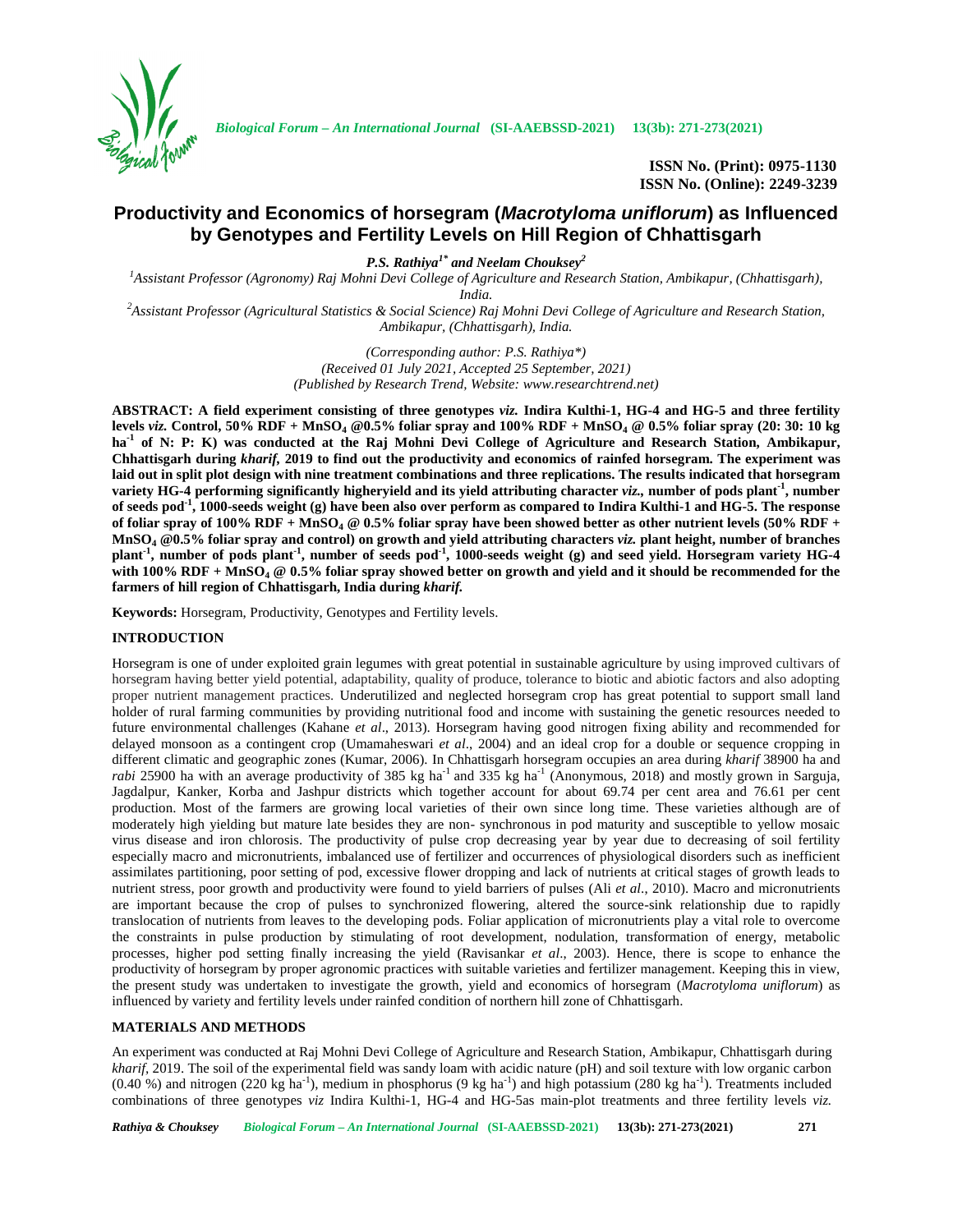Control, 50% RDF + MnSO<sub>4</sub> @0.5% foliar spray and 100% RDF + MnSO<sub>4</sub> @ 0.5% foliar spray in sub-plot treatments, replicated three times with split plot design. Surface soil samples taken before sowing of horsegram crop were analysed for their physico-chemical properties employing standard procedure. The seeds sown manually using recommended seed rate (20 kg ha<br><sup>1</sup>) on third week of September in the furrows opened by hand drawn lines. Seeds are covered a thin la spacing of 25 cm row's apart. Recommended dose of fertilizer  $(20:30:10 \text{ kg ha}^{-1} \text{ N}, P$  and K respectively) was applied simultaneously at the time of seed sowing as per treatment. Full quantity of phosphorus, potassium and half amount of nitrogen was applied as basal dose in horsegram crop. Remaining nitrogen was top dressed in 30 DAS at branching stage of horsegram. MnSO<sup>4</sup> was applied @ 0.5% foliar spray at 30 DAS and 45 DAS as per different treatment.

### **RESULTS AND DISCUSSION**

**Vegetative growth.** Horsegram varieties and nutrient management had significant influenced on plant height and number of branches plant<sup>-1</sup>at all the stages of observation (Table 1). The data revealed that among the varieties, HG-4 produced significantly taller plants and number of branches plant<sup>-1</sup>over rest of the varieties. The lowest plant height and number of branches plant<sup>-1</sup>was noted with HG-5. The varietal differences in plant height and number of branches plant<sup>-1</sup> might be due to genetic characters of variety or it has capability to respond better growth under optimum resource available. The similar findings was reported by Prakash *et al*., (2002); Noorjehan *et al*., (2017). As regards to nutrient management, the taller plants and number of branches plant<sup>-1</sup>of horsegram were found with successive increase in nutrient levels. Nutrient application with  $100\%$  RDF + MnSO<sub>4</sub>  $\textcircled{e}$  0.5% foliar spray produced significantly taller plants and number of branches plant<sup>-1</sup> as compare to other nutrient treatments. Lowest plants height was recorded under control. This might be due to adequate supply of nutrient with foliar spray that improves chlorophyll content which enables the crops photosynthetically more active and therefore higher dry matter accumulation, which was reflected in recording of superior values of plant height and number of branches plant<sup>-1</sup>. These results confirm with the findings of Raut *et al*. (2016); Umamaheswari and Karthik, (2017) reported that enhanced level of nutrient available in the *rhizo*-ecosystem of the foliar applied nutrients resulting in better plant growth and development.

**Yield attributing characters.** The data on yield attributing characters significantly influenced by different treatments (Table 1). Close observation of data indicates that HG-4 recorded significantly higher number of pod plant<sup>-1</sup> (27.32), pod length<sup>-1</sup> (4.63 cm), number of seeds pod<sup>-1</sup> (5.27) and 1000-seeds weight (28.56g) over other varieties. The lowest all the yield attributing characters was recorded under variety HG-5. Variation in yield attributing characters might be due to genetic makeup of genotypes and also each genotypes has their own yield potential which expressed in shape of plant growth and ultimately to seed yield. Similar results have also been reported by Nagaraju *et al*., (2002); Suthar *et al*. (2017). Among the various nutrient management practices, significantly higher number of pods plant<sup>-1</sup> (28.25), pod length<sup>-1</sup> (4.77 cm), number of seeds pod<sup>-1</sup>(5.73) and1000-seed weight (28.07g) was obtained with application of 100% RDF + MnSO<sub>4</sub> @ 0.5% foliar spray. The lowest all yield attributing characters was noted under control. The higher yield attributing characters might be due to adequate and continuous nutrient availability through soil and foliar nutrition promotes the supply of assimilates to sink or yield container, thus enlarging the size of the yield structure. Similar findings have been reported by Umamaheswari *et al*., (2004). Foliar application of nutrients at the critical stage enhanced the number of floral buds, prevented the floral shedding by maintaining optimum bio-physiological conditions in plants (Umamaheswari and Karthik, 2017).

Grain yield. Significantly highest grain yield (7.82 q ha<sup>-1</sup>) of horsegram was recorded with the HG-4 followed by Indira Kulthi-1 and the lowest grain yield was noted with HG-5 respectively (Table 1). The higher seed yield observed in HG-4 might be due to genetic makeup and significantly higher values of yield attributing characters like higher number of pods plant<sup>-1</sup>, number of seeds pod<sup>-1</sup>, number of branches plant<sup>-1</sup> and 1000- seeds weight which were responsible for higher yield. Genetic differences for seed yield have also been reported by Nagaraju *et al*. (2002); Suthar *et al*. (2017). Superiority of horsegram HG-4 over other two cultivars showed better yield could be ascribed to inherent genetic ability for efficient utilization of available resources and further translocation of such nutrients and photosynthates to reproductive parts. Similar findings were also reported by Keshava *et al.* (2007).

Among the various nutrient management practices, application of  $100\%$  RDF + MnSO<sub>4</sub> @ 0.5% foliar spray gave significantly highest grain yield (8.14 q ha<sup>-1</sup>) over other nutrient levels treatments. While, the lowest grain yield was noted under control. Adequate and continuous nutrient availability through soil and foliar nutrition to meet the nutrient demand of the crop at the critical stage on-site, would have resulted in better growth and development of the crop and ultimately the yield attributing characters and yield. The balanced growth habit, which induced more flower and fruiting body production with timely supply of nutrients through foliar sprayed might have reduced shedding of flowers and fruits, which led to a positive source-sink gradient of photosynthates translocation. These favourable effects might have attributed for higher yield of horse gram under the balance nutrient with foliar spray. Similar findings were also reported by Umamaheswari and Karthik (2017) and Kumar (2007).

**Economic analysis.** Data showed that all the treatments had pronounced effects on the economics of horsegram during the experiment (Table 2). Similar cost of cultivation (₹18498ha<sup>-1</sup>) was recorded in all horsegram genotypes but, among the nutrient treatments maximum cost of cultivation ( $\text{\textdegree{720268ha}}^{-1}$ ) was recorded when crop received 100% RDF + MnSO<sub>4</sub> @0.5% foliar spray. This might be due to higher cost of fertilizers at higher level of nutrients. Among the varieties, HG-4 brought out the maximum gross return (₹35200ha<sup>-1</sup>), net return (₹16702 ha<sup>-1</sup>) with a B:C (1.88) respectively, which excelled over those computed under other genotypes. This might be due to higher production potential of horsegram genotype accompanied with good monetary return. Raut *et al.* (2016) also had similar observation regarding the efficiency of horsegram genotype. The data further revealed that gross return, net return and benefit: cost ratio increased with increasing levels of nutrients compared to lower dose of nutrients. The maximum gross return (₹36650 ha<sup>-1</sup>), net returns (₹16382 ha<sup>-1</sup>) and B:C ratio (1.81) respectively, were obtained from the horsegram crop fertilized with  $100\%$  RDF + MnSO<sub>4</sub> @ 0.5% foliar spray. Highest values of cost of cultivation, gross return, net returns and B: C might be due to higher productivity without proportionate increase in cost of cultivation. Similar findings also reported by Chandrasekhar and Bangarusamy (2003).